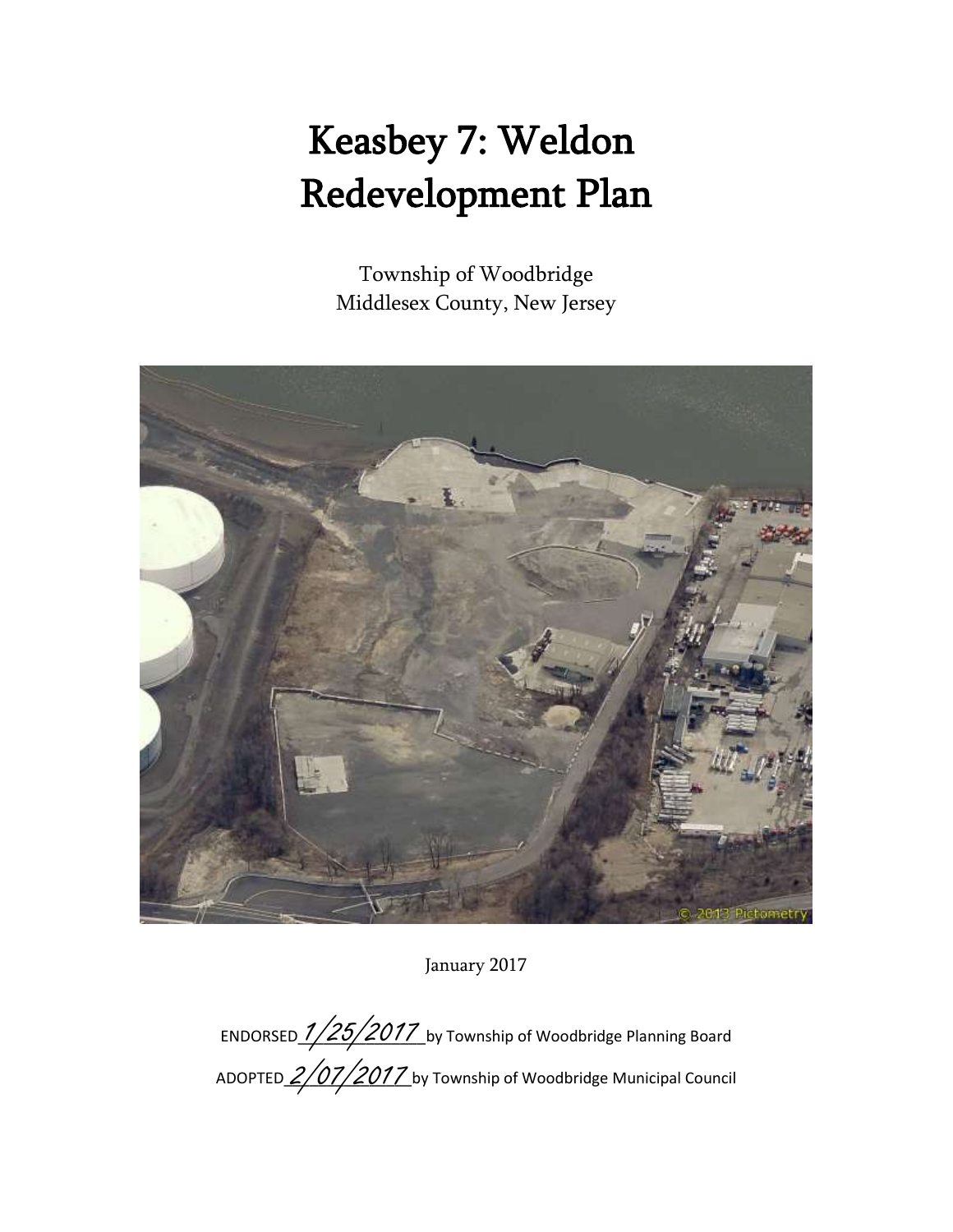# Keasbey 7: Weldon Redevelopment Plan

Township of Woodbridge



Prepared by Woodbridge Township Department of Planning & Development

> \_\_\_\_\_\_\_\_\_\_\_\_\_\_\_\_\_\_\_\_\_\_\_\_\_\_\_\_\_\_\_ Marta E. Lefsky, A.I.C.P., P.P. License No. 05177

> > Eric Griffith, A.I.C.P., P.P. License No. 33LI00622200

\_\_\_\_\_\_\_\_\_\_\_\_\_\_\_\_\_\_\_\_\_\_\_\_\_\_\_\_\_\_

Chris Kesici, A.I.C.P., P.P. License No. 33LI00618600

\_\_\_\_\_\_\_\_\_\_\_\_\_\_\_\_\_\_\_\_\_\_\_\_\_\_\_\_\_\_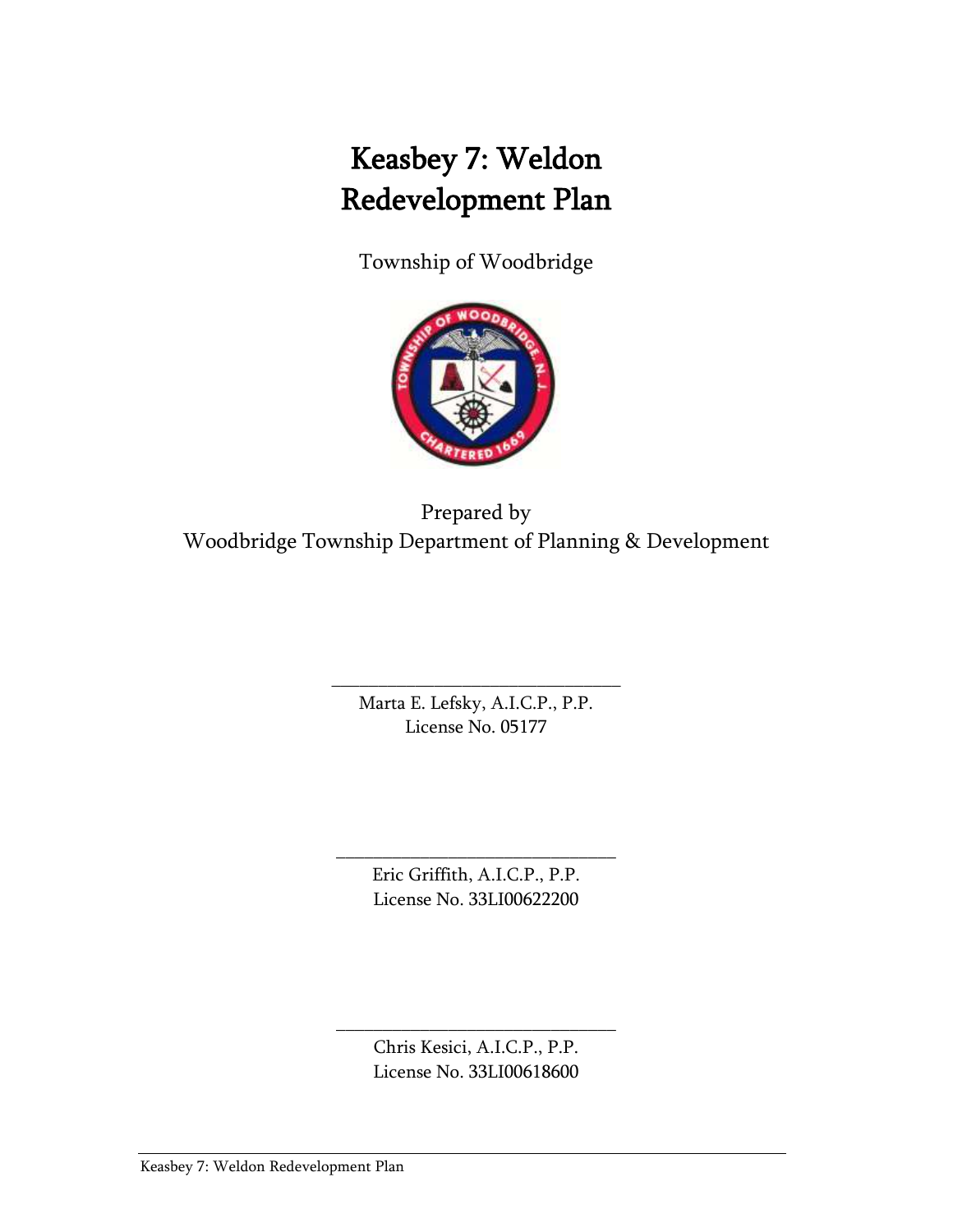| KEASBEY 7: WELDON REDEVELOPMENT AREA ZONING STANDARDS 9 |  |
|---------------------------------------------------------|--|
|                                                         |  |
|                                                         |  |

\_\_\_\_\_\_\_\_\_\_\_\_\_\_\_\_\_\_\_\_\_\_\_\_\_\_\_\_\_\_\_\_\_\_\_\_\_\_\_\_\_\_\_\_\_\_\_\_\_\_\_\_\_\_\_\_\_\_\_\_\_\_\_\_\_\_\_\_\_\_\_\_\_\_\_\_\_\_\_\_\_\_\_\_\_\_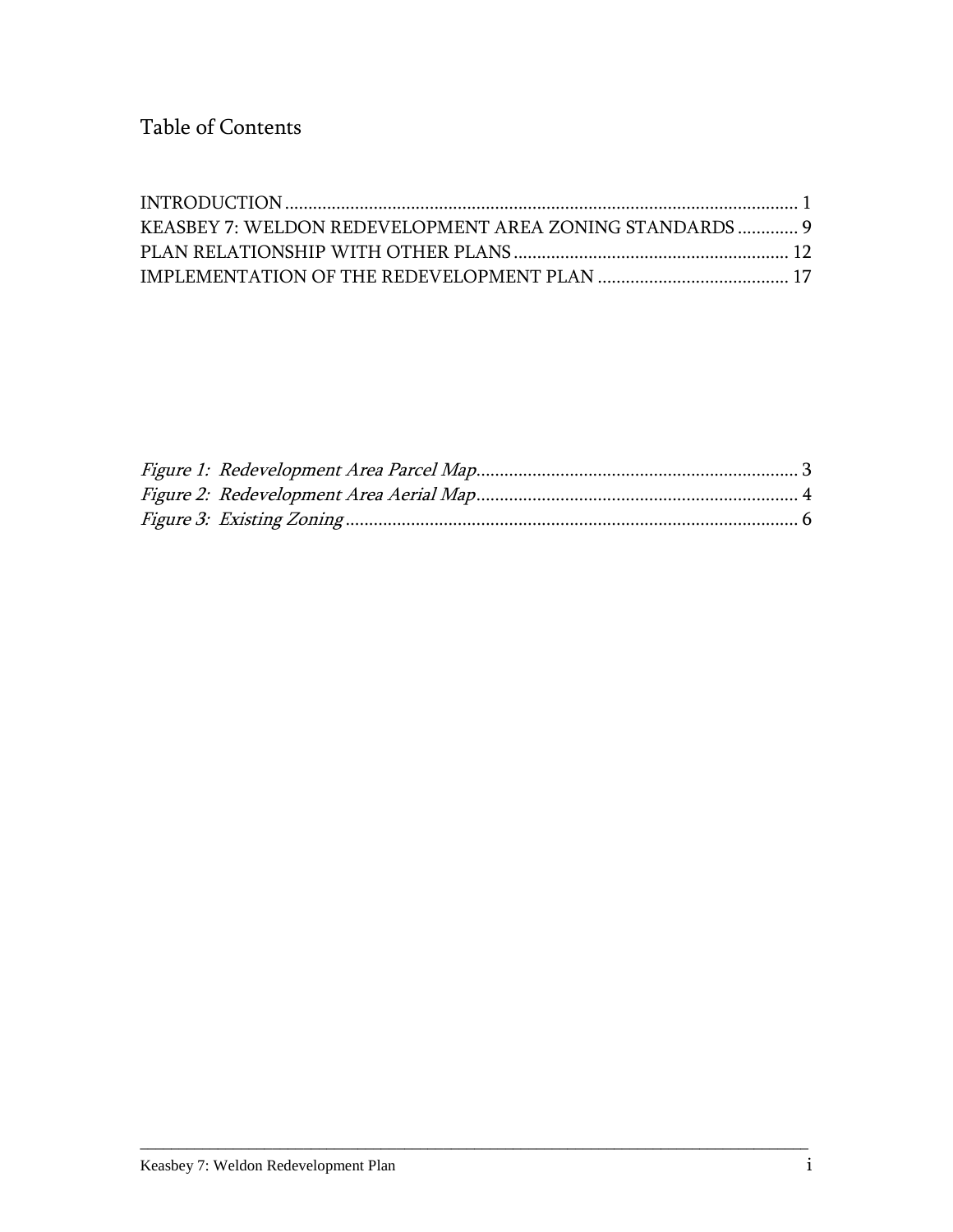# <span id="page-3-0"></span>INTRODUCTION

This Redevelopment Plan represents an opportunity to improve and better utilize vacant industrial space in the Keasbey section of Woodbridge Township. This plan will foster the transformation of properties into productive heavy industrial use. This Redevelopment Area should be a highly desirable location for a business to thrive.

The redevelopment of the Keasbey 7: Weldon area presents unique challenges. In response to the physical and economic conditions of this site, the Township Council requested that the Planning Board evaluate certain properties as an "area in need of redevelopment" on September 7, 2010. The Council concluded that the Area did meet the criteria to be designated as "area in need of redevelopment" on November 9, 2010.

#### STATUTORY REQUIREMENTS

According to the Local Redevelopment and Housing Law (N.J.S.A. 40:A 12A-1, et. seq.) the Redevelopment Plan shall include an outline for the planning, development, redevelopment or rehabilitation of the project area sufficient to indicate:

- Its relationship to definitive local objectives as to appropriate land uses, density of population and improved traffic and public transportation, public utilities, recreational and community facilities and other public improvements;
- Proposed land uses and building requirements in the project area;
- Adequate provision for the temporary and permanent relocation as necessary of residents in the project area, including an estimate of the extent to which decent, safe, and sanitary dwelling units, affordable to displaced residents will be available in the existing local housing market;
- An identification of any property within the Redevelopment Area proposed to be acquired in accordance with Redevelopment Plan;
- Any significant relationship of the Redevelopment Plans to:
	- A) The Master Plans of contiguous municipalities;
	- B) The Master Plan of the County in which the municipality is located; and;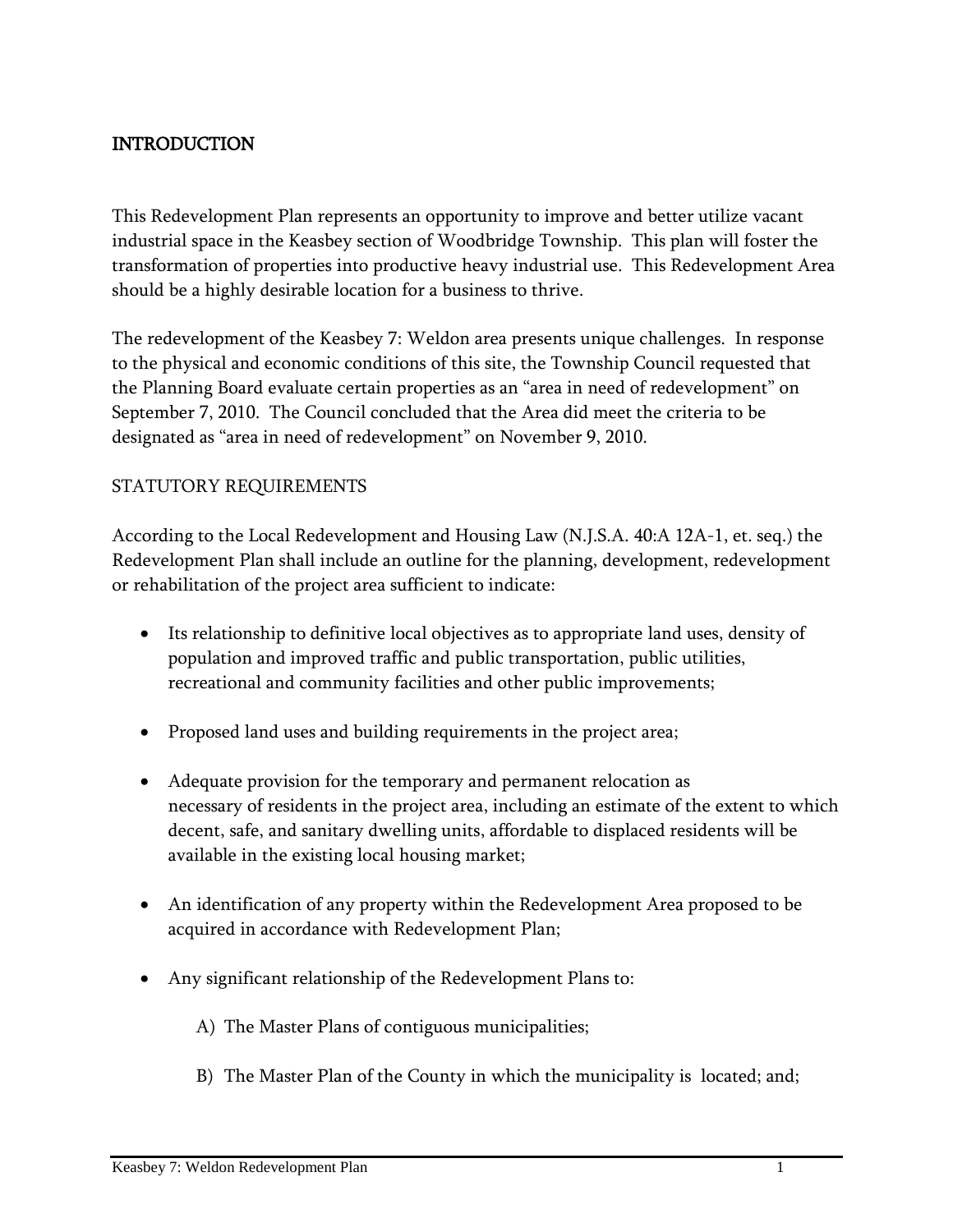C) The State Development and Redevelopment Plan adopted pursuant to the "State Planning Act."

#### PLANNING CONTEXT

The Township of Woodbridge is 24.2 square miles in size and located in northeastern Middlesex County. The Township of Woodbridge is bordered by Clark Township, the City of Rahway, the City of Linden, and Union County to the north; the Borough of Carteret, the Arthur Kill and the City of Perth Amboy to the east; the Raritan River to the south; and Edison Township to the west.

The Keasbey section of the Township is generally bound by the Woodbridge Township sections of Fords and Hopelawn to the north, the City of Perth Amboy to the east, the Township of Edison to the west, and the Raritan River to the south.

<span id="page-4-0"></span>The Keasbey 7: Weldon Area is located along Smith Street and extends to the Raritan River. The Area consists of two (2) parcels with a total area of approximately 13 acres. The following properties comprise the redevelopment area: Block 26, Lot 10.02 and a portion of Block 1200.07, Lot 11, a former railroad right-of-way which traverses Lot 10.02, and was studied as part of lot 10.02.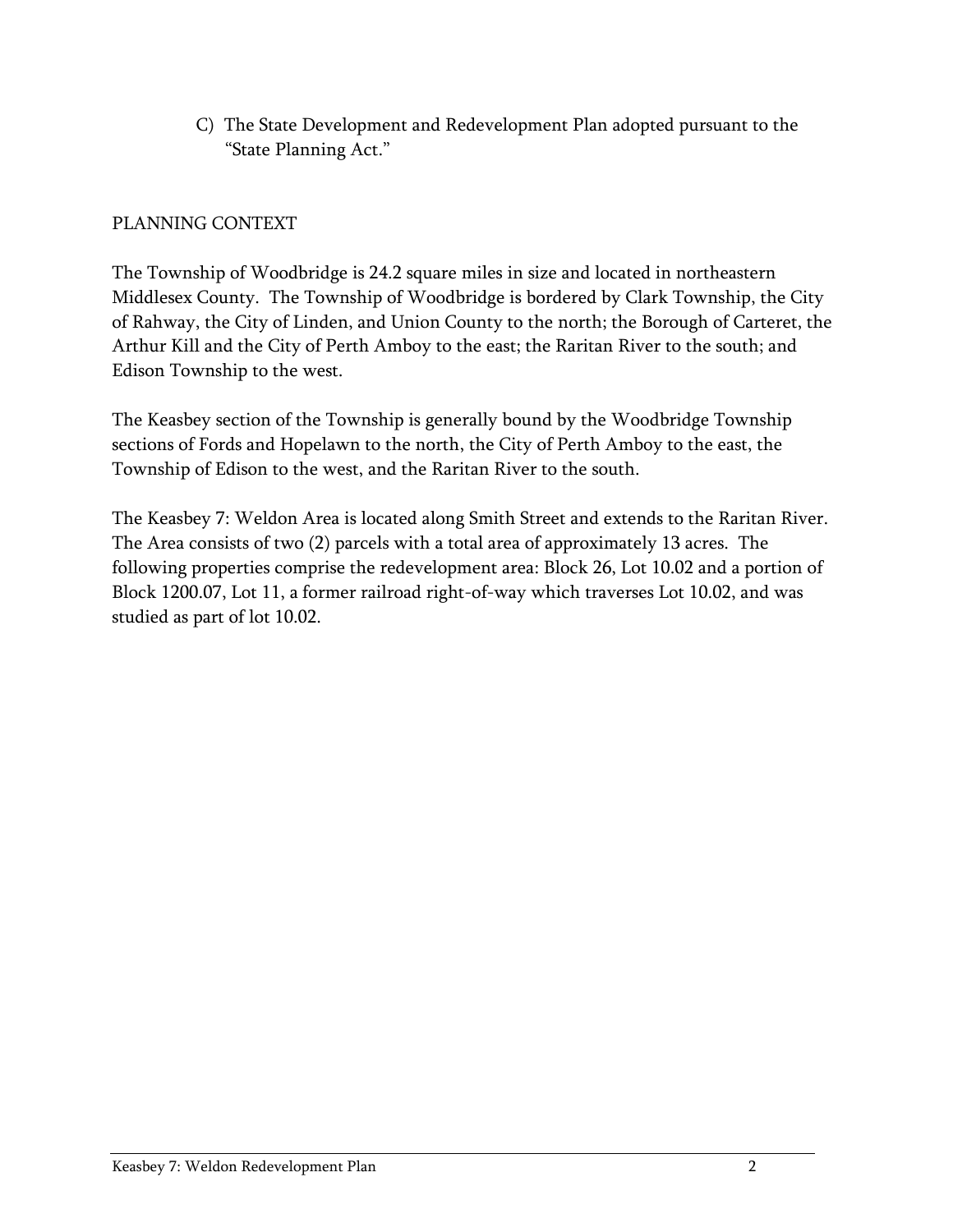

*Figure 1: Redevelopment Area Parcel Map*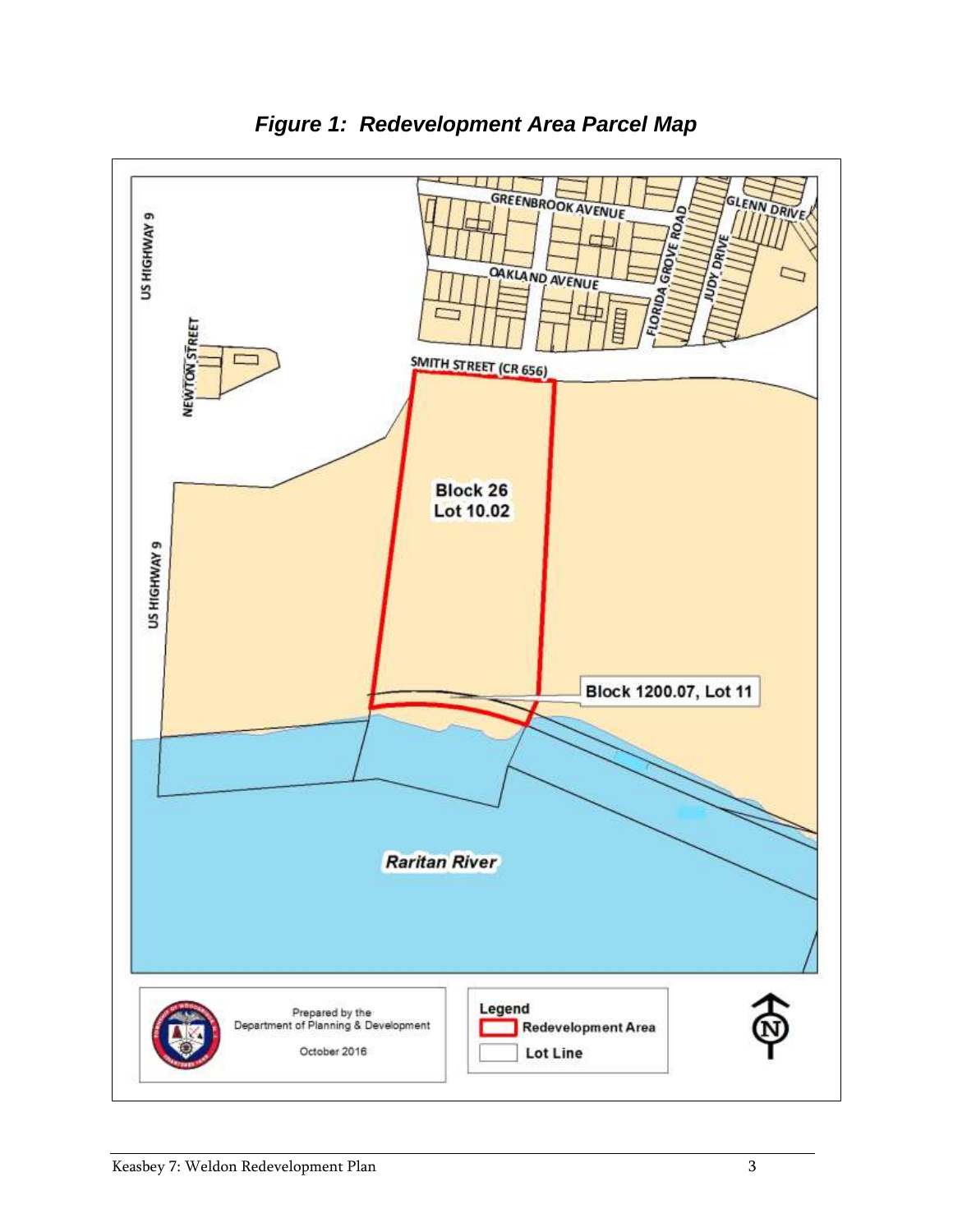<span id="page-6-0"></span>

*Figure 2: Redevelopment Area Aerial Map*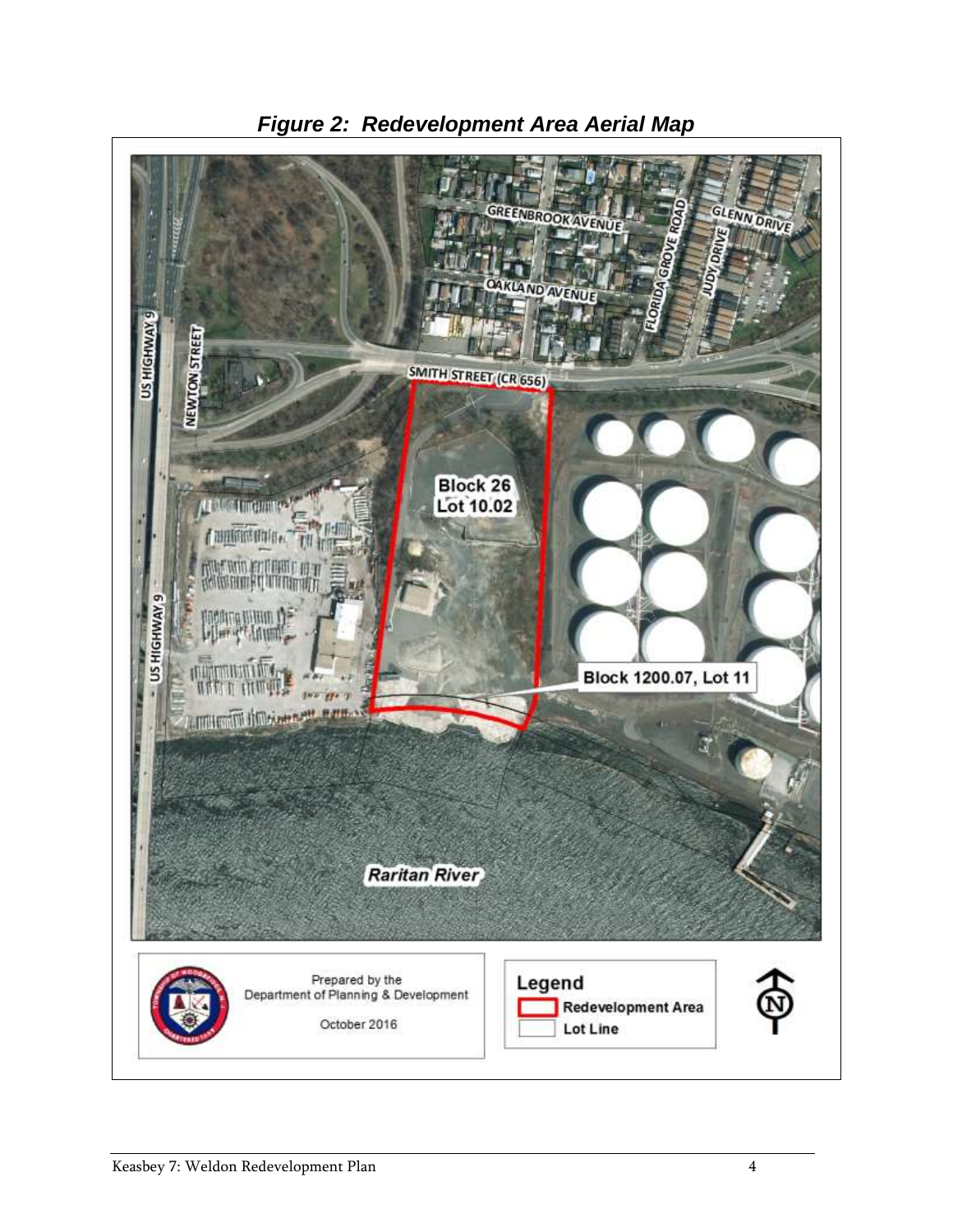#### HISTORY OF KEASBEY

The Keasbey section of Woodbridge Township was the location for industrial uses as far back as the 1800s. The soil in the area was conducive for brick mining and manufacturing. Rail lines were created to compliment the heavy industrial uses in Keasbey. This pattern of industrial development during this time reflected the use of rail to transport manufactured goods. The platting of industrial properties was created in order to facilitate and take advantage of the location of railroad siding and many properties either included railroad right-of-ways or were bounded by them.

In the early  $20<sup>th</sup>$  century, the construction of a number of roads in the area began. These roads included Route 440, Route 287, Route 9, and Industrial Highway, now Riverside Drive. The construction of these roads facilitated the use of motorized transport over rail. Subsequently, the use of railroad rights of way have been abandoned for many properties while Keasbey has maintained industrial development.

#### MASTER PLANNING AND ZONING DESIGNATION HISTORY

The Township Master Plan was adopted in February 2009 and reexamined in 2016. The Township Master Plan recognizes that the current land use for this area is industrial. The current zoning for this area is M-2: Heavy Industrial. The Master Plan recommends this area for Heavy Industrial.

A review of past Township Zoning Maps reveals the redevelopment area has been zoned for heavy industrial development since 1960 reflecting New Jersey's history of locating industrial sites along rivers.

#### PLAN GOALS

The overall goal of this Redevelopment Plan is to address the existing conditions that have negatively impacted the Area and comprehensively upgrade the area for redevelopment. The Township aims to reach the following goals:

- To stimulate economic investment in the Area;
- To promote the effective use of all the Redevelopment Area properties and to increase property tax base;
- To utilize waterfront access to the Raritan River as an alternative mode of transportation for the movement of goods and products;
- To develop a safe and modern industrial site;
- To improve the physical appearance of the Area
- To bring additional industrial development to an already thriving industrial area;
- To expand the Township's industrial tax ratable base.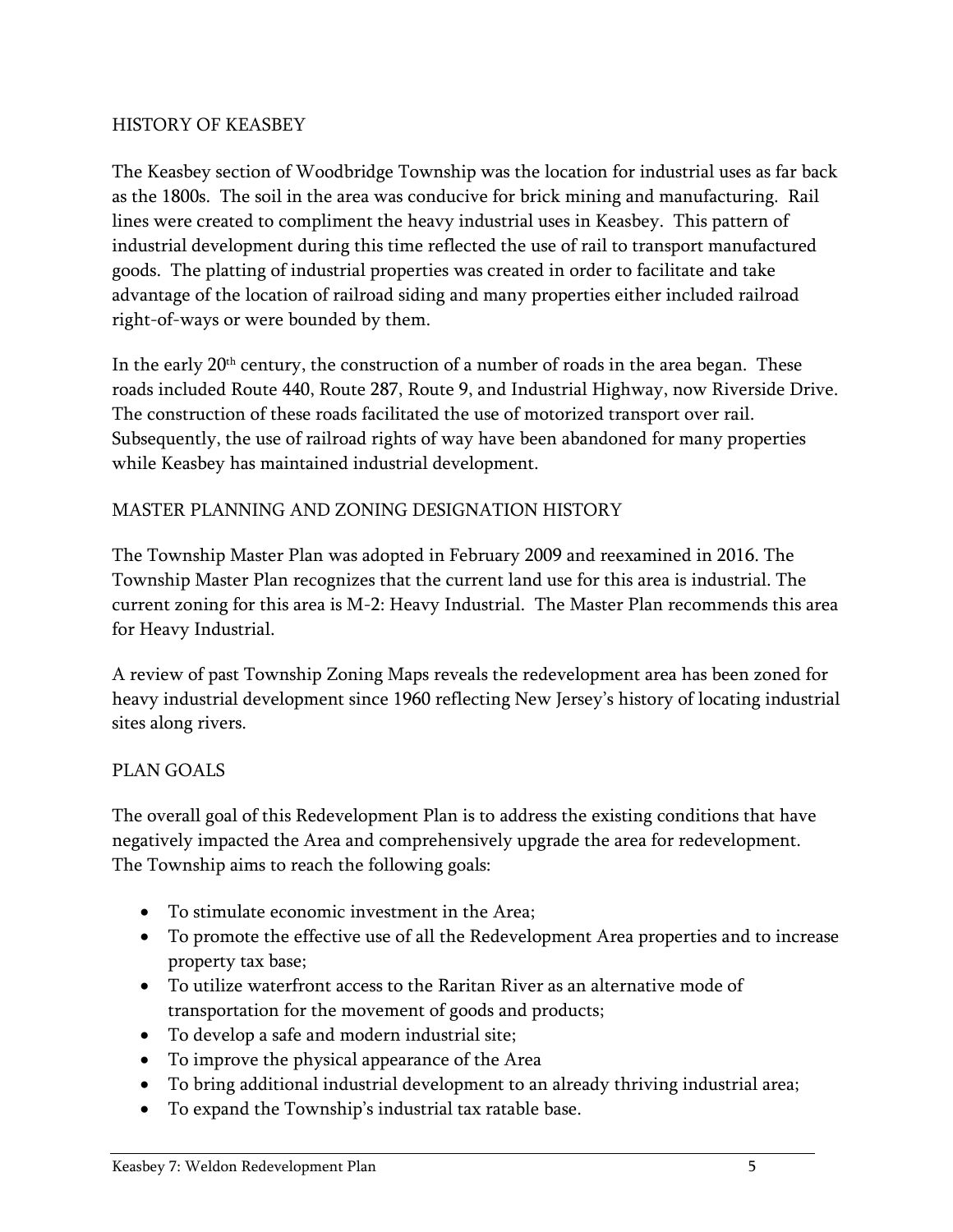<span id="page-8-0"></span>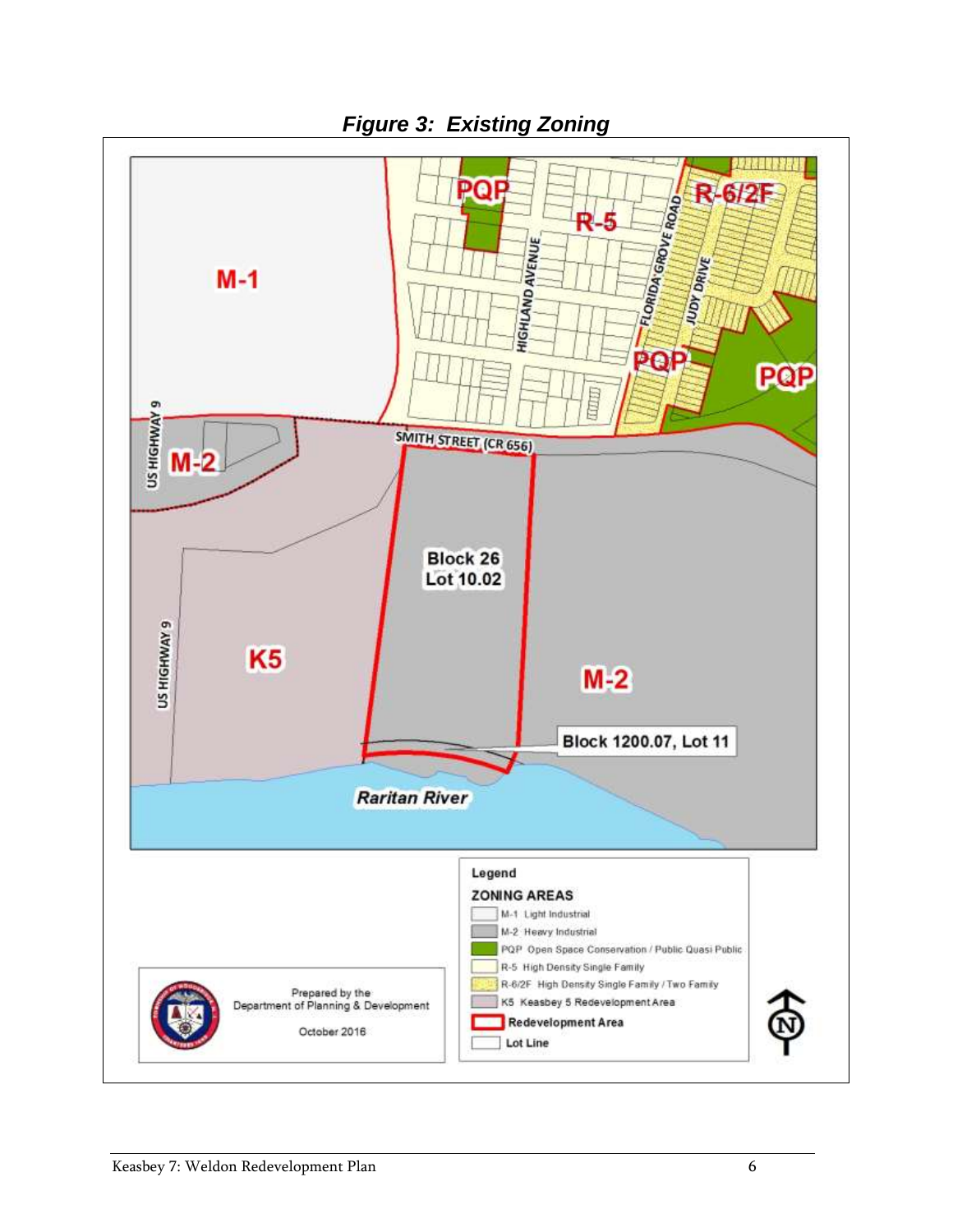# RELATIONSHIP OF PLAN TO THE TOWNSHIP LAND USE AND DEVELOPMENT ORDINANCE (APPLICATION & PROCESS)

The Redevelopment Area shall be redeveloped in accordance with the standards detailed in this Redevelopment Plan. This Plan supersedes the use and bulk provisions of the Township Land Use and Development Ordinance (Chapter 150) for the Redevelopment Area unless specifically referenced. Other Township regulations affecting developments that are in conflict are superseded by this Plan; however, existing engineering standards, performance standards and definitions shall apply.

In connection with site plan or subdivision applications, the Planning Board may grant deviations from the regulations contained within this Redevelopment Plan where by reason of exceptional narrowness, shallowness or shape of a specific piece of property or by reason of exceptional topographic conditions, pre-existing structures and physical features uniquely affecting a specific piece of property, the strict application of any area, yard, bulk or design objective or regulation adopted pursuant to this Redevelopment Plan would result in peculiar and exceptional practical difficulties to, or exceptional or undue hardship upon, the developer or redeveloper of such property. The Planning Board may also grant a deviation from the regulations contained within this Redevelopment Plan related to a specific piece of property where the purposes of this Redevelopment Plan would be advanced by such deviation from the strict application of the requirements of this Plan and the benefits of granting the deviation would outweigh any detriments.

The Planning Board may grant exceptions or waivers of design standards from the requirements for site plan or subdivision approval as may be reasonable and within the general purpose and intent of the provisions for site plan review and/or subdivision approval within the Plan, if the literal enforcement of one or more provisions of the Plan is impracticable or would exact undue hardship because of peculiar conditions pertaining to this site. No deviations may be granted under the terms of this section unless such deviations can be granted without resulting in substantial detriment to the public good and will not substantially impair the intent and purpose of the Redevelopment Plan.

No deviations may be granted which will result in permitting a use that is not a permitted use within this Redevelopment Plan. Any deviations from standards of this Plan that results in a "d" variance pursuant to N.J.S.A. 40:55D-70d shall be addressed as an amendment to the Plan rather than via variance relief through the Township's Zoning Board of Adjustment. An application requesting a deviation from the requirements of this Redevelopment Plan shall provide public notice of such application in accordance with the public notice requirement set forth in N.J.S.A. 40:55D- 12a.&b. All development must be approved by the Planning Board and shall be submitted through the normal site plan and subdivision procedures as identified as N.J.S.A. 40:55D, et seq.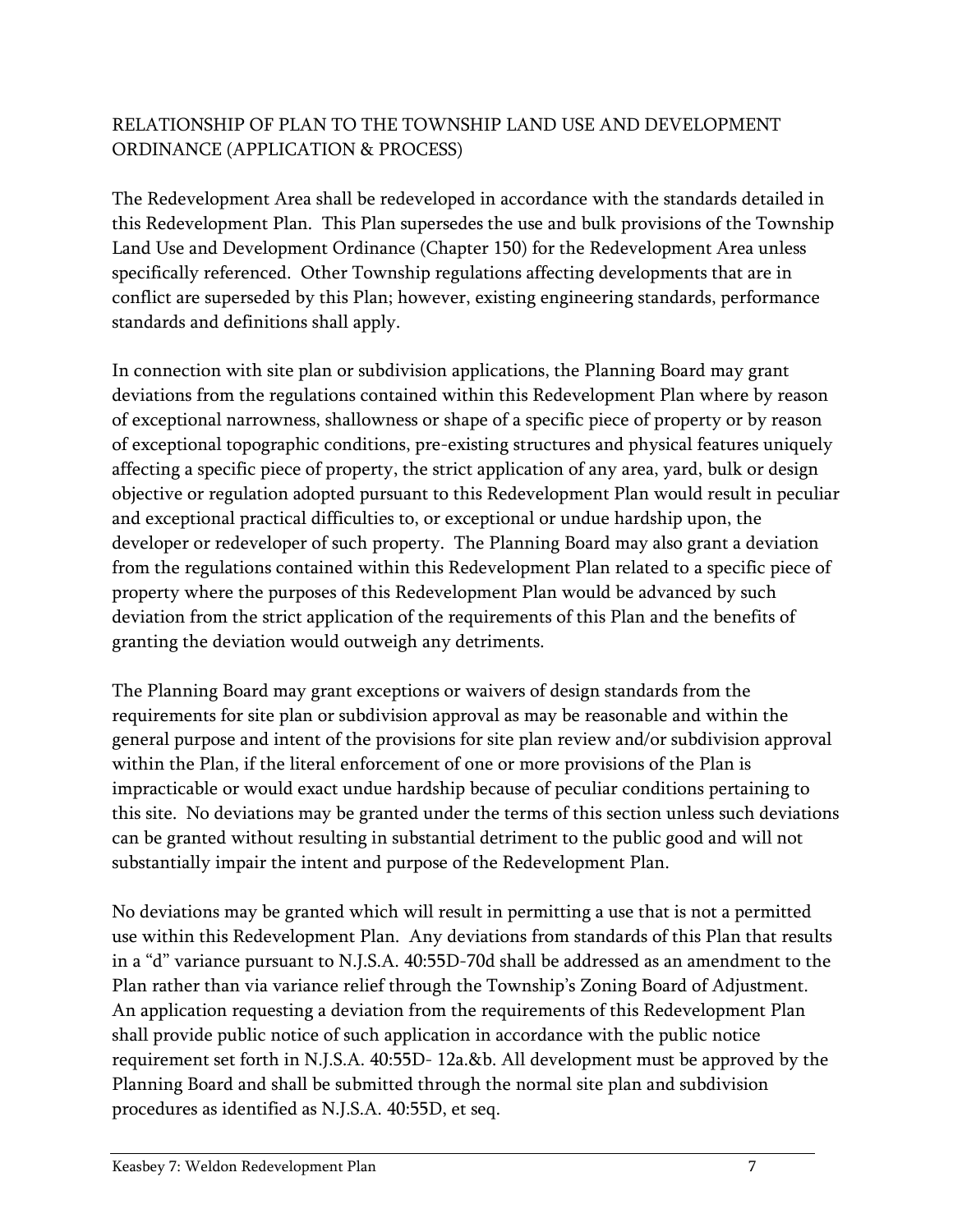Final adoption of this Redevelopment Plan by the Township Council shall be considered an amendment to the Township of Woodbridge Land Use and Development Ordinance and Zoning Map. Unless otherwise defined in the Plan, terms used in this Plan shall have the same meaning as defined in the Township's Land Use and Development Ordinance.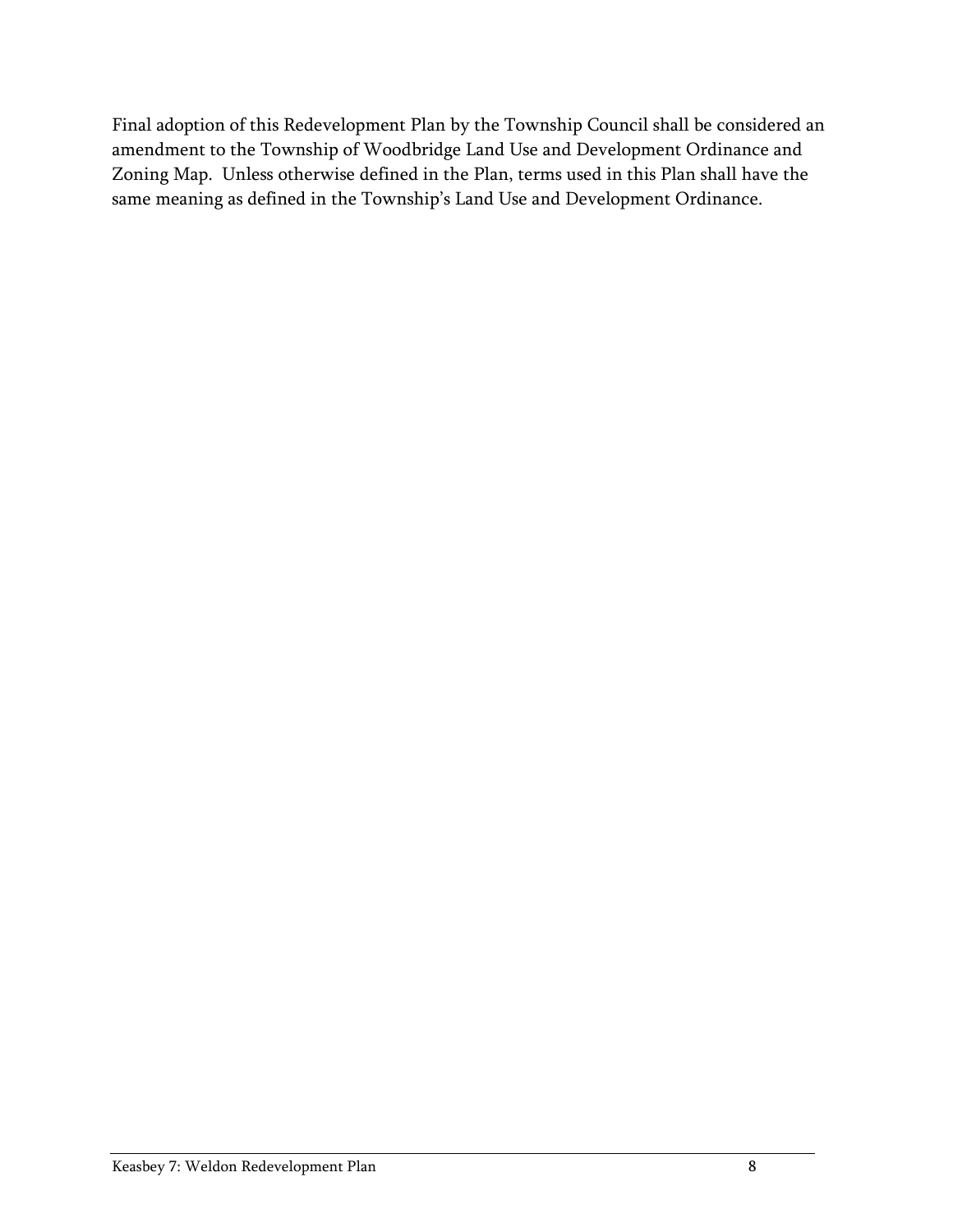# <span id="page-11-0"></span>KEASBEY 7: WELDON REDEVELOPMENT AREA ZONING STANDARDS

These standards are intended for the development of heavy industrial uses.

Purpose: The purpose of the Keasbey 7: Weldon Redevelopment Zone is to provide for the development of heavy industrial land uses; to provide places of employment; to provide for a compatible land use relationship to the surrounding area; and to provide for the safe and efficient flow of vehicles to and from heavy industrial areas. The nature of the businesses included in the zone are such that operation may be permitted/necessary 24 hours a day/7 days a week.

#### Permitted Uses:

A building may be erected, altered or used and a lot or premises may be occupied and used for any of the following purposes:

- Manufacturing, including manufacturing of light and heavy machinery; food products; concrete and masonry products, including recycled concrete; metal and metal products; and plastic products
- Concrete mixing and proportioning plants
- Fabrication and assembly of products
- Warehouses, wholesale sales, storage and distribution
- Storage of petroleum and petroleum-based products
- Tank Farms
- Dock facilities
- General office and research buildings
- Green energy producing entities and their structures
- Green technology and laboratory or utility buildings
- Blending, refining, mixing of product including chemicals
- Outdoor material piles
- Recycling of concrete materials
- In addition to the above, any industry not inconsistent with the above that is totally similar in purpose, function, character and effort

# Accessory Uses:

 Offices associated with the principal use; private garage space for the maintenance of vehicles and associated parts storage operated exclusively as part of a permitted use; signs, fences and hedges, subject to the Township Land Use and Development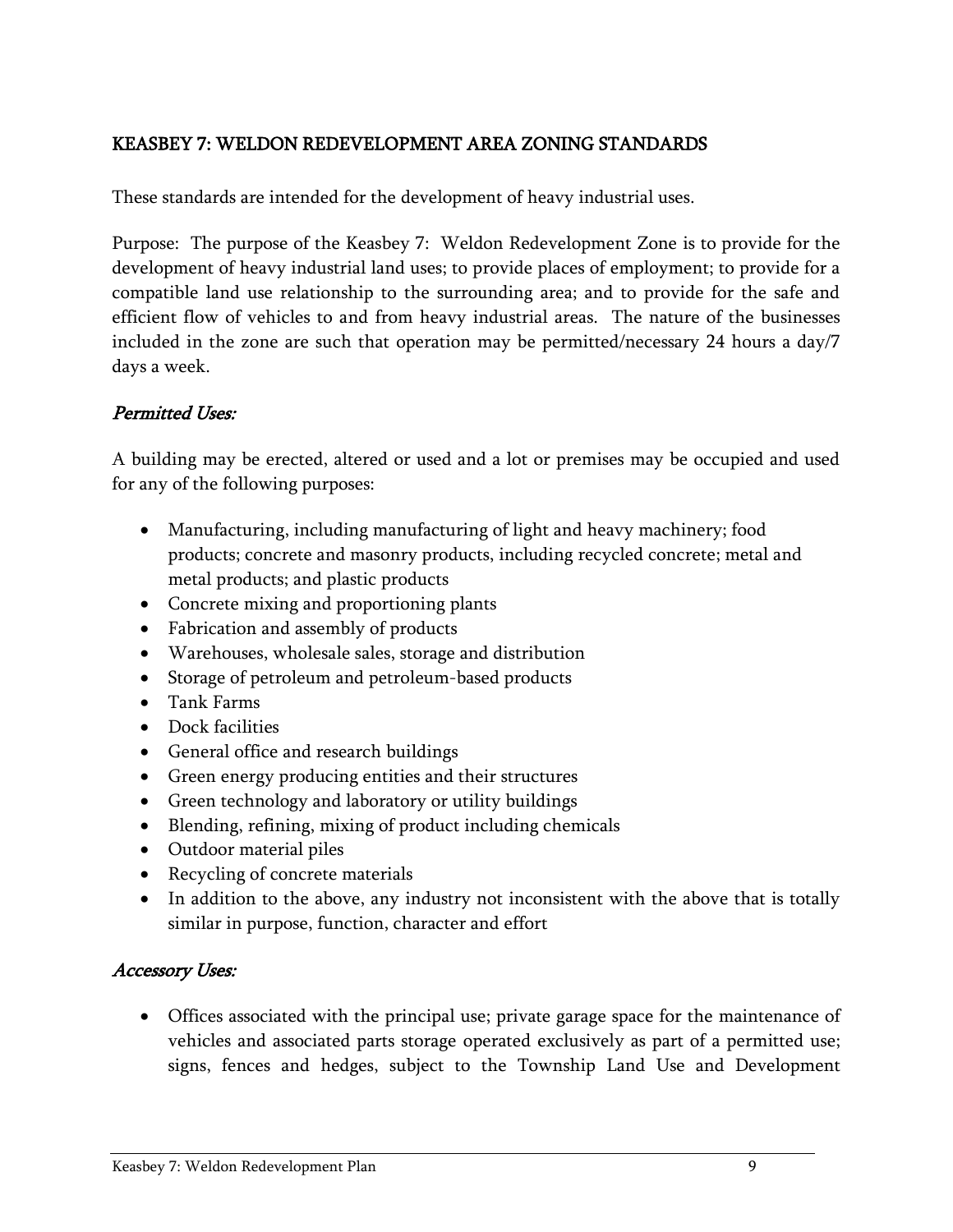Ordinance; and other customary accessory uses and structures which are clearly incidental to the principal structure and use.

#### Bulk Standards:

#### Principal Building:

- Minimum lot size: 2 acres
- Minimum lot width: 200 feet
- Minimum lot depth: 300 feet
- Minimum front yard setback (measured from the future street right-of-way): 50 feet
- Minimum rear yard setback: 30 feet
- Minimum side yard setback: 12 feet
- Minimum total side yard setback: 24 feet
- Side and rear yard setbacks may be reduced as follows: No side or rear yard shall be required when the boundary line is a railroad right of way. Where an industrial zone abuts a lot in a residential zone, a side yard of 100 feet shall be required
- Maximum lot coverage:  $40\%$
- Maximum impervious coverage: 75%
- Maximum building height: 100 feet for one principal structure (not inclusive of railings or mechanical equipment); all other buildings shall have a maximum height of 2.5 stories or 35 feet

#### Accessory buildings:

Accessory buildings shall meet all the setback requirements of a principal building

#### Additional Standards:

#### Off-street parking and loading is required subject to the following conditions:

- Manufacturing, research, industrial, warehouses, wholesale or laboratories one (1) parking space for each employee employed at one (1) time on maximum shift, plus ten percent 10% of the employee spaces for visitors, not to exceed (40)
- Offices, office buildings, office research buildings: one (1) parking space for each three hundred (300) square feet of net floor area (not including common areas)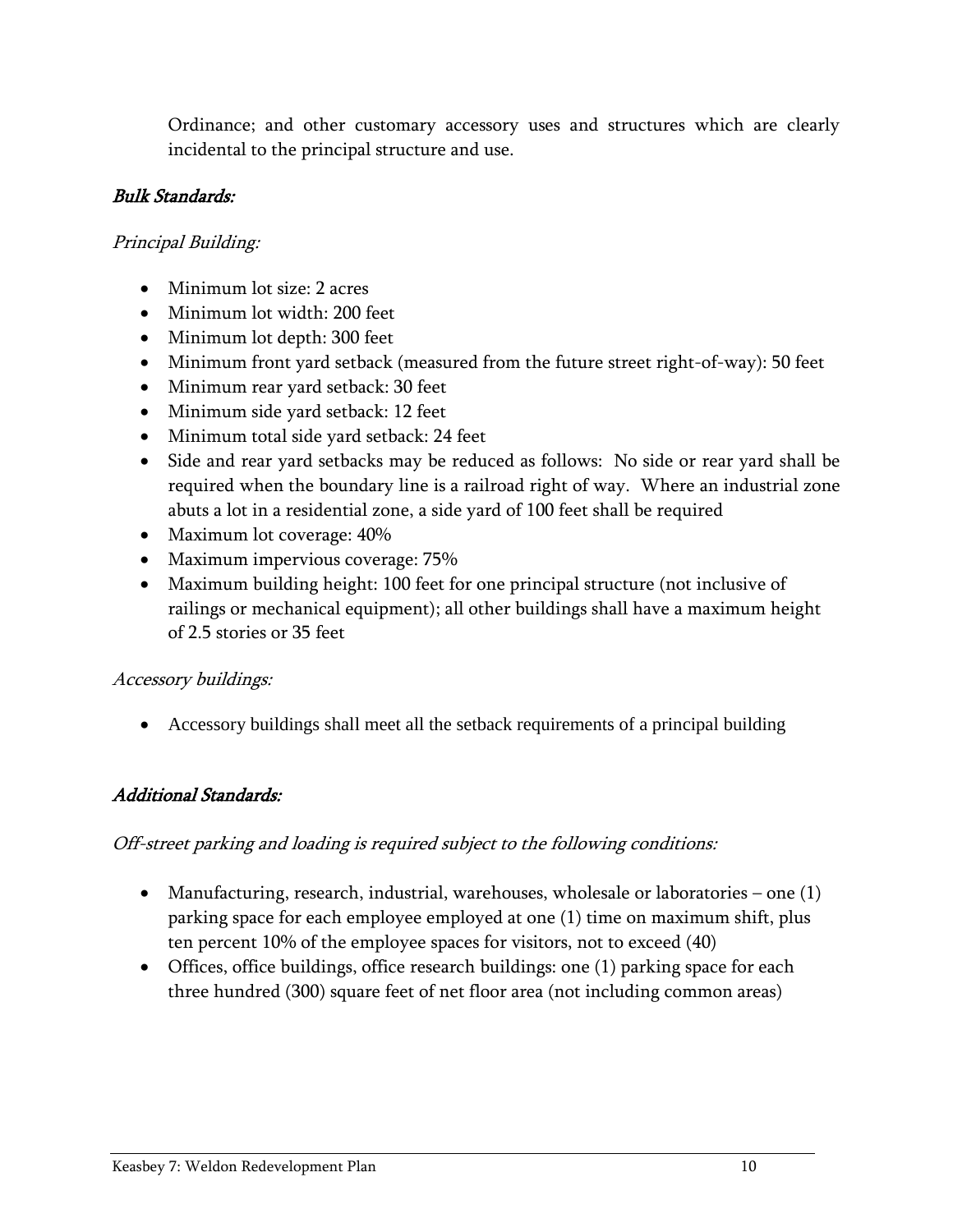# Loading and Unloading:

| <b>GROSS FLOOR AREA</b> | <b>SPACES REQUIRED</b> |
|-------------------------|------------------------|
| 4,000 to 25,000         |                        |
| 25,001 to 50,000        |                        |
| 50,001 to 75,000        |                        |
| 75,001 to 100,000       |                        |
| Each Additional 50,000  | 1 Additional           |

Loading and unloading shall be provided according to the following schedule:

# Screening:

- Loading facilities open to public view shall be screened from public view by a solid fence and evergreen trees not less than six (6) feet high
- Outdoor material piles shall be screened from public view by a solid fence or evergreen trees at a minimum height of six (6) feet or higher depending on the height of the materials to be screened

# Landscaping:

- Site considerations Natural site features, such as existing trees, streams, rock outcroppings etc, shall be preserved wherever possible. Whenever such natural features are absent or insufficient or have been destroyed during the development of the site, additional new plantings of a sufficient size as determined by the municipal agency shall be established to provide environmental protection to beautify the buildings and grounds and to provide privacy, shade and the screening out of objectionable features created on the site
- All buffers and landscaped areas shall be protected from adjacent parking areas by curbs or concrete, metal or wood bumpers, at least six (6) inches in height and securely anchored into the ground
- All street trees and on-site deciduous shade trees shall not be less than  $2\frac{1}{2}$  inches in diameter, measured one (1) foot above the root crown

# Outside Storage:

Outside storage of materials shall be screened as indicated above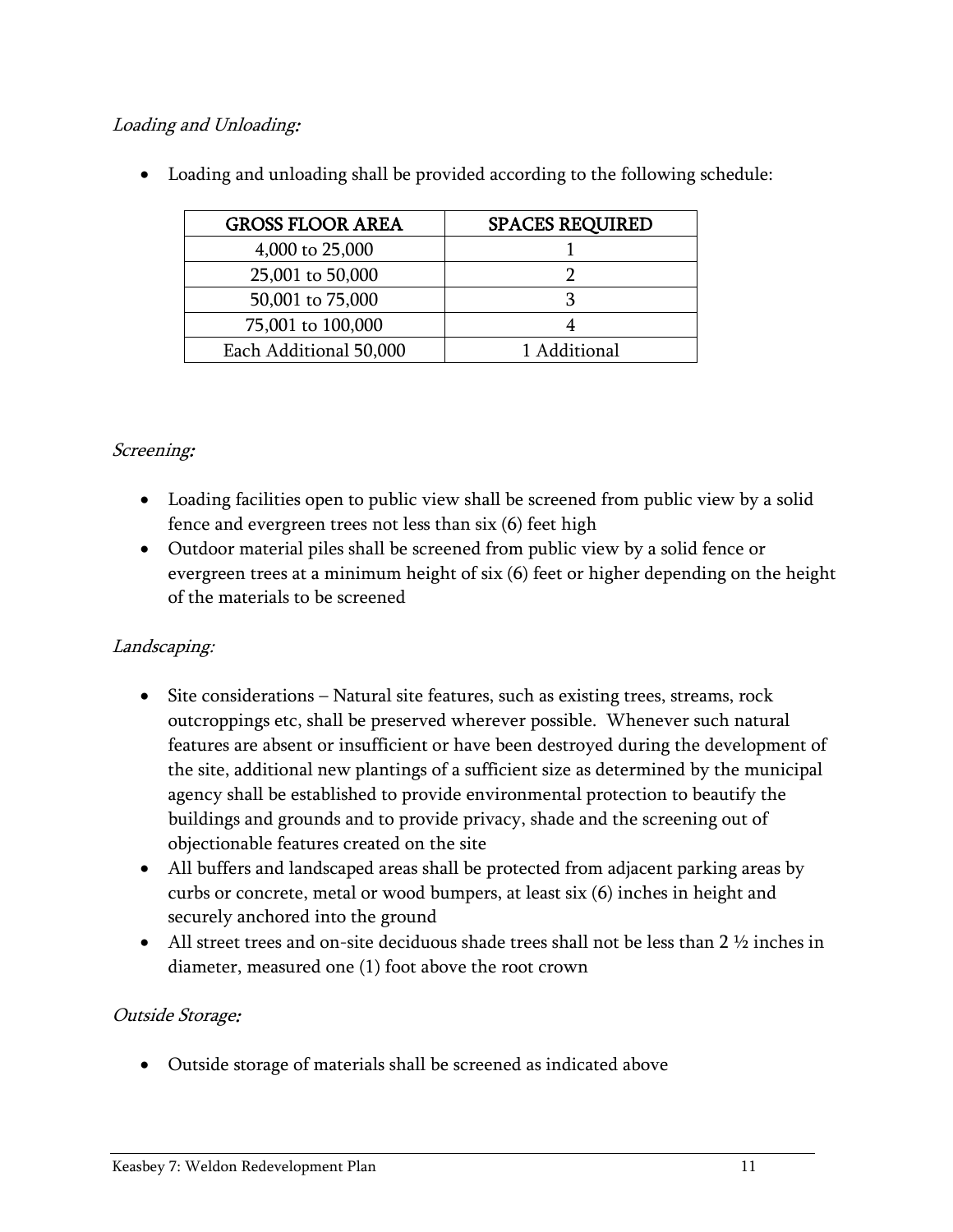#### <span id="page-14-0"></span>*Signage:*

- There shall be consistent sign design throughout a particular project. The design elements include style of lettering, construction material, size and illumination
- No sign shall extend or project above the highest elevation of the wall to which it is attached or above the lowest part of the roofline of the building, whichever is less
- Way-finding signage to direct visitors toward parking areas and activity centers is encouraged
- Free-standing signs Two free-standing signs are permitted for a single occupant project, each of which shall not exceed 50 square feet
- Façade Signs. One identification sign is permitted on any façade of the building. Said sign shall not exceed an area equal to 10 percent of the front façade of the building and shall not project more than eight inches in front of the façade.
- All signage shall be exterior illuminated only

# Green Buildings:

- All buildings are encouraged to be LEED-certified buildings
- Proposed energy saving techniques shall be considered as part of architectural plans and renderings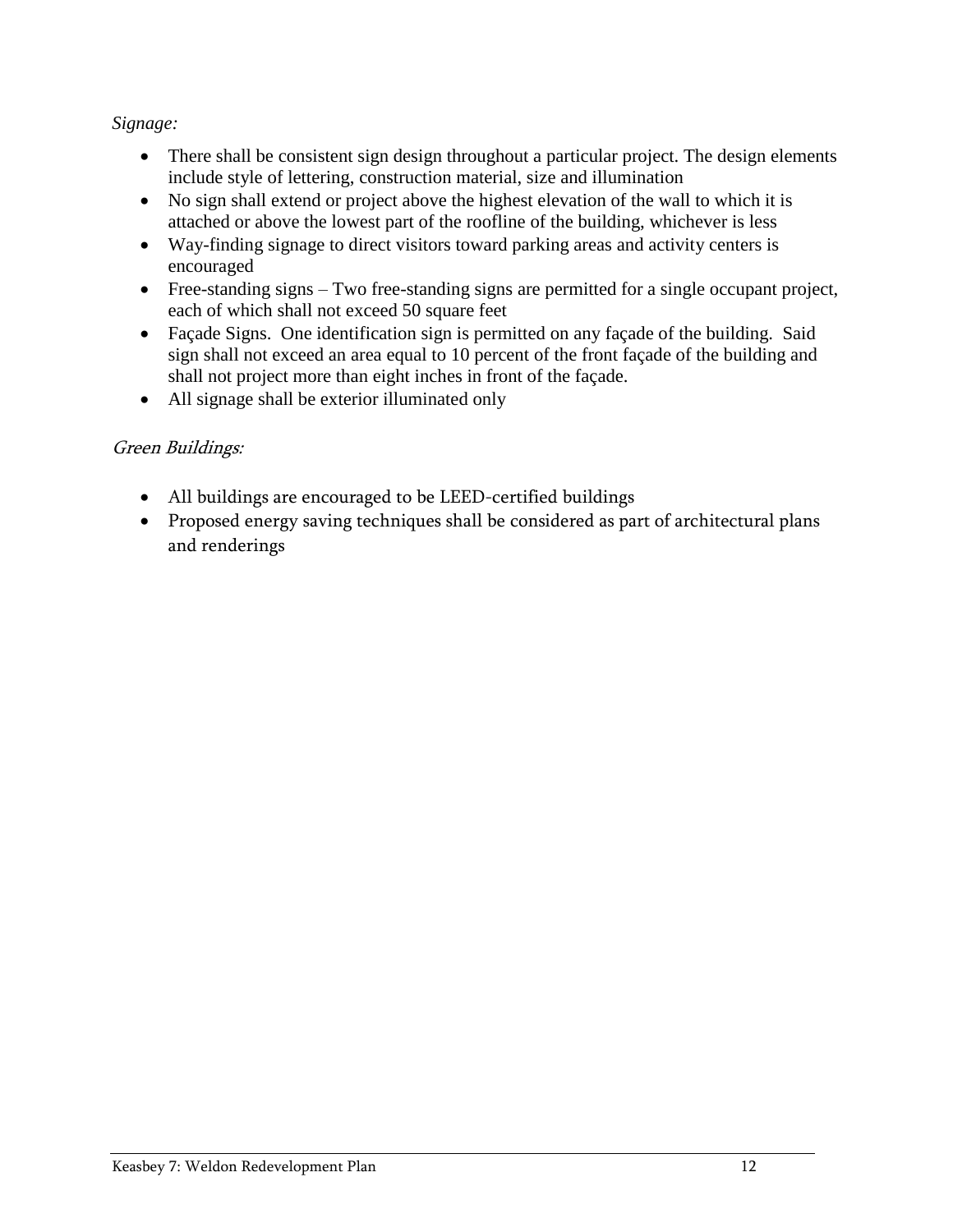# PLAN RELATIONSHIP WITH OTHER PLANS

#### RELATIONSHIP TO THE TOWNSHIP MASTER PLAN

The Township of Woodbridge's last comprehensive Master Plan was prepared in February 2009 and reexamined in 2016. The Master Plan recommended this area be devoted to heavy industrial use.

The Master Plan adopted the following goals that are relevant to this Plan:

- To control industrial development by limiting industrial development to land suitable for industrial use, including sites with flat topography, good drainage and access to arterial and primary roadways;
- To control industrial development by permitting a range of industrial lot sizes and uses within industrial districts;
- To control industrial development by excluding residential uses from industrial areas.

#### MASTER PLANS OF ADJACENT MUNICIPALITIES

The Keasbey 7: Weldon Redevelopment Area is located in the northeastern portion of Keasbey and close to the City of Perth Amboy. However, the redevelopment area does not abut the City of Perth Amboy and is not anticipated to have an adverse impact to the City of Perth Amboy.

#### MIDDLESEX COUNTY PLANS

#### Middlesex County Growth Management Strategy

Between 1990 and 1995, Middlesex County prepared phased Growth Management Strategy to address infrastructure need, regional design and growth management strategies. The County was subdivided into four regions. Woodbridge Township is located in the northeast region, as are all neighboring municipalities.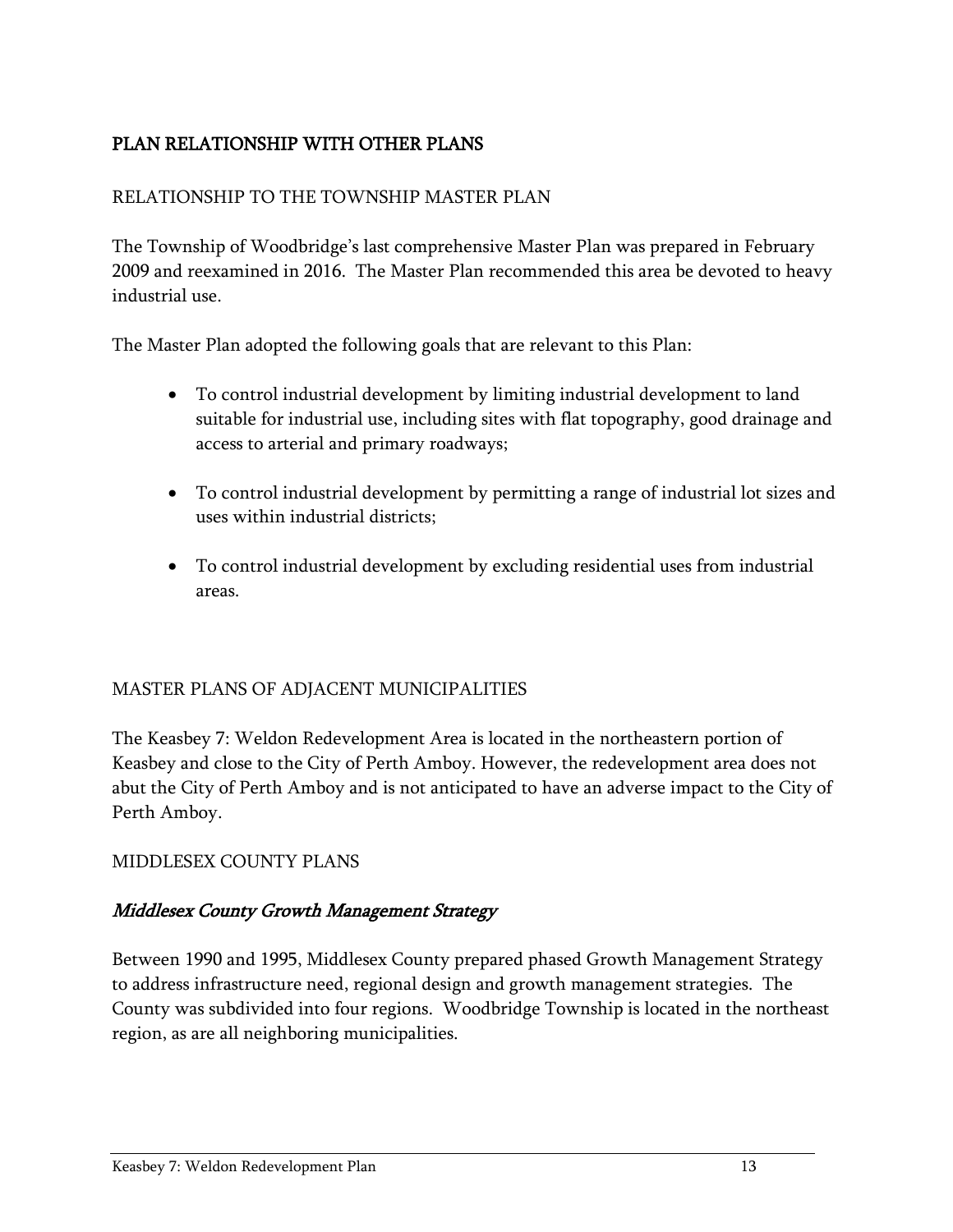Phase I of the plan found that large levels of public & private investment were necessary to maintain infrastructure with the highest cost items being maintenance and improvement to sewers, parks and roads.

Phase II of the plan focused on managing actual growth pertaining to five specific case studies. None of the case studies focused on areas of Woodbridge.

Phase III of the study, three primary recommendations were made as part of the Metropark Case Study:

- Traffic congestion inhibits growth in the area. Access to Metropark is limited by the narrow rail underpasses and New Jersey Transit's parking expansion will place an even greater burden on local roads. Transportation management measures should be implemented intensively for this area;
- The NJ Transit parking deck project includes the construction of space for retail facilities to better serve commuter needs. Additional retail development to serve nearby office workers should be evaluated;
- Growth in this study area is limited by increasingly scarce buildable land and the need for increased sewage capacity in the Township. A stormwater management plan should be developed for the entire South Branch of the Rahway River drainage area in order to determine the most effective stormwater control measures.

This Redevelopment Plan is consistent with the recommendations discussed in the Middlesex County Growth Management Strategy and will serve to offer some of "the retail development" contemplated for neighboring office workers.

# Consistency with Middlesex County Master Plan

The Keasbey 7: Weldon Redevelopment Plan is generally consistent with the elements of the Middlesex County Master Plan, a document that addresses sprawl and sustainability in the region. The Keasbey 7 Redevelopment Plan relates directly to the goals, values and objectives of the Middlesex County Master Plan which aims to:

 Make fuller use of existing transportation lines and facilities. The County Plan anticipated that public transportation would achieve greater significance as a necessary alternative to the private automobile, with its attendant problems of pollution, energy availability, and congestion;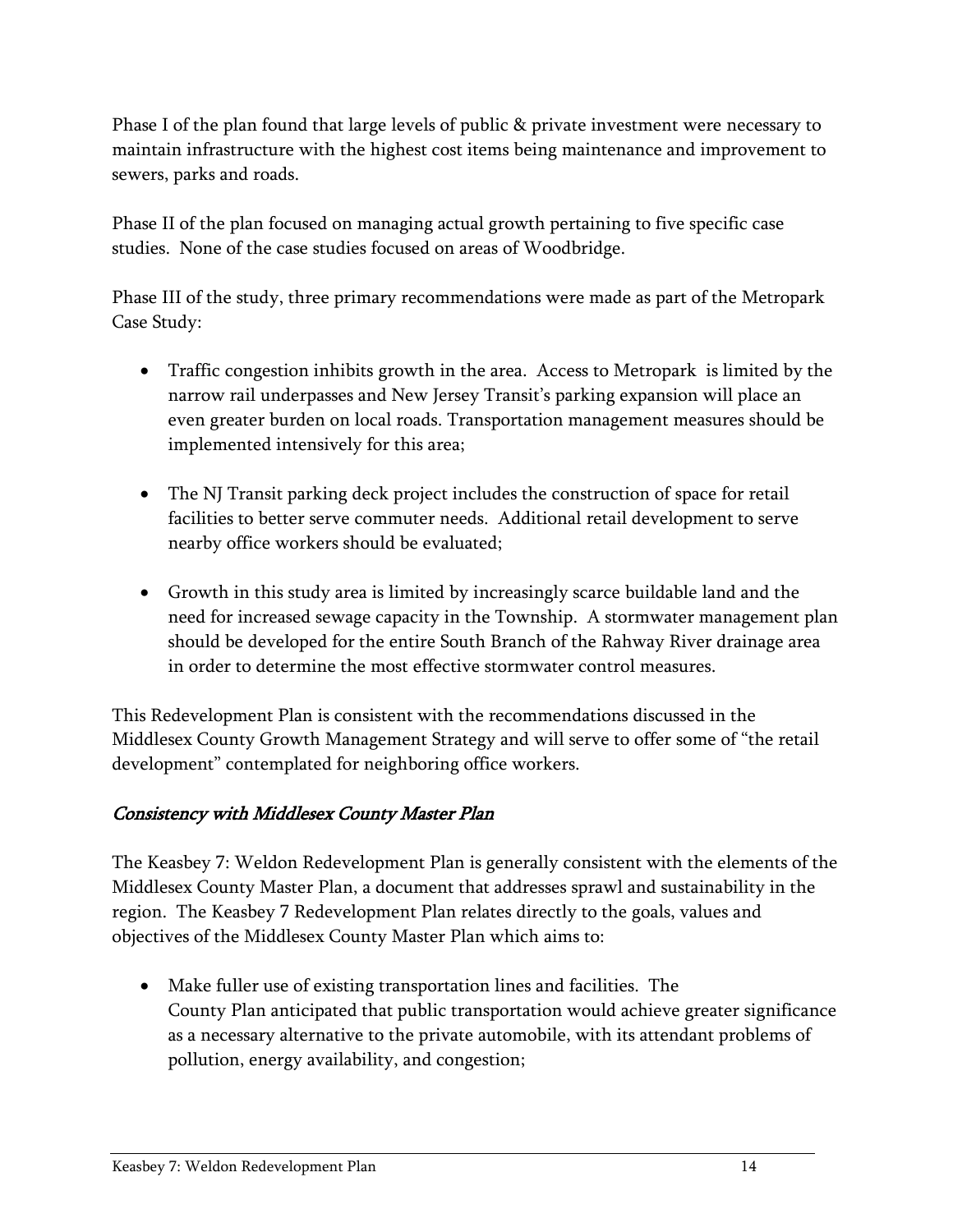- Find a more feasible alternative to the present situation of "strip" commercial development found on major roads, and single-family homes on unnecessarily large lots;
- "Cluster" future growth around definable town centers and transportation facilities to include commercial and office employment as well as residential, with land use intensity decreasing as distance from the town center increases.

# New Jersey State Development & Redevelopment Plan

The New Jersey Department of State has been preparing a new State Strategic Plan since 2012. The proposed plan has not been adopted by the State Planning Commission.

The Keasbey 7: Weldon Redevelopment Plan is consistent and would effectuate the plans and policies of the New Jersey State Development and Redevelopment Plan (SDRP), adopted in 2001. The SDRP is a unique document that guides State-level development and redevelopment policy as well as local and regional planning efforts. This Plan is consistent with the following statewide goals in the SDRP.

- Revitalize the State's cities and towns;
- Promote beneficial economic growth, development and renewal for all residents of New Jersey;
- Protect the environment, prevent and clean up pollution;
- Provide adequate public facilities and services at a reasonable cost;
- Preserve and enhance areas with historic, cultural, scenic, open space, and recreational value;
- Ensure sound and integrated planning and implementation statewide.

The SDRP also includes a State Plan Policy Map, which divides the state into regions, known as Planning Areas, and includes specific goals for each area. The Policy Map also identifies "Centers", locations into which development is to be directed, "Environs," areas to be protected from future growth. The Township of Woodbridge falls in the 'Metropolitan Planning Area' (PA1). The State Plan recognizes that all communities in this planning area are essentially fully developed; hence much of the change in land uses will occur as redevelopment.

The State Plan's planning objectives for the 'Metropolitan Planning Area' includes: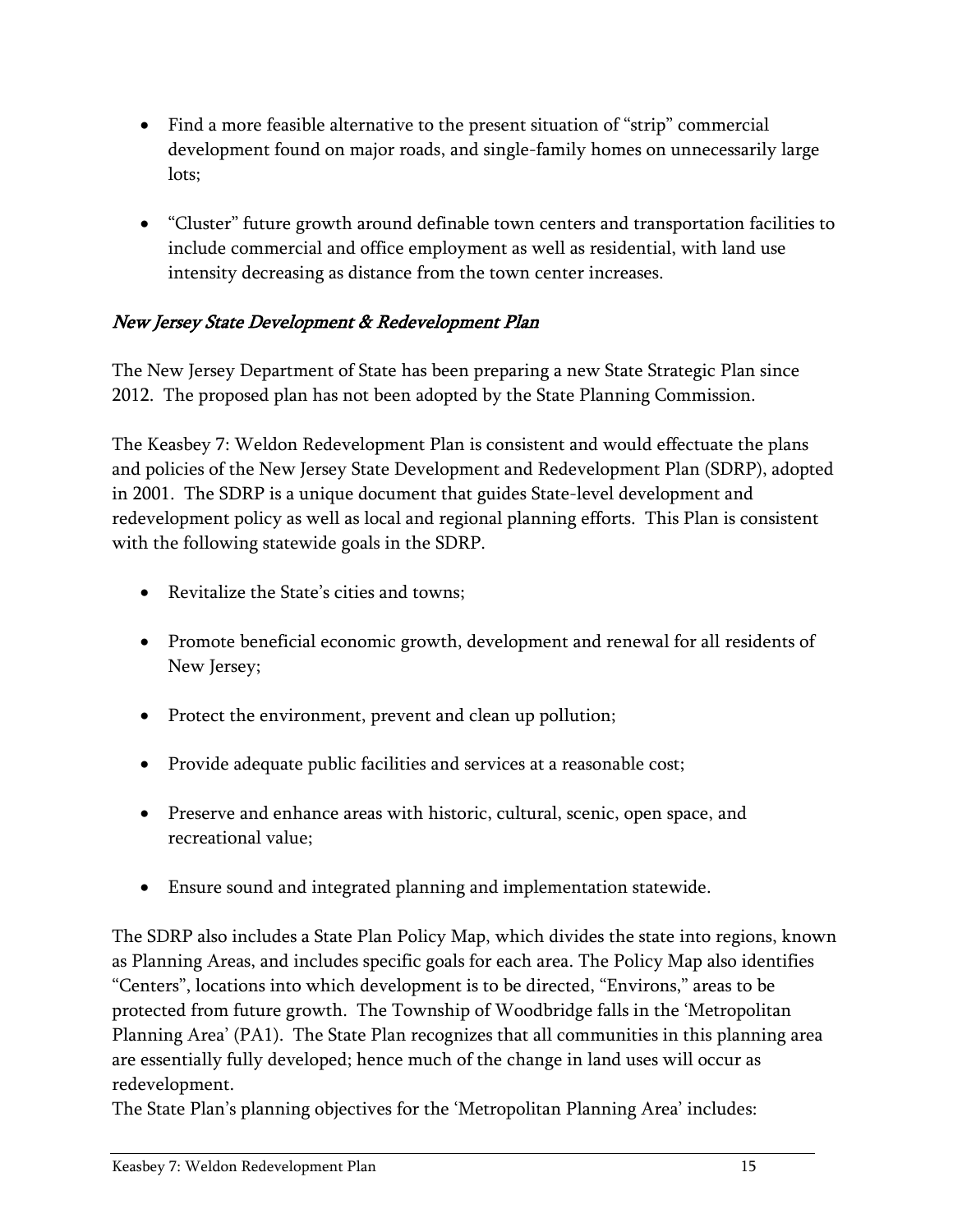- Providing for much of the state's future redevelopment;
- Revitalizing cities and towns;
- Redesigning areas of sprawl;
- Protecting the character of existing stable communities.

This Plan will serve to meet each of these goals for the designated area.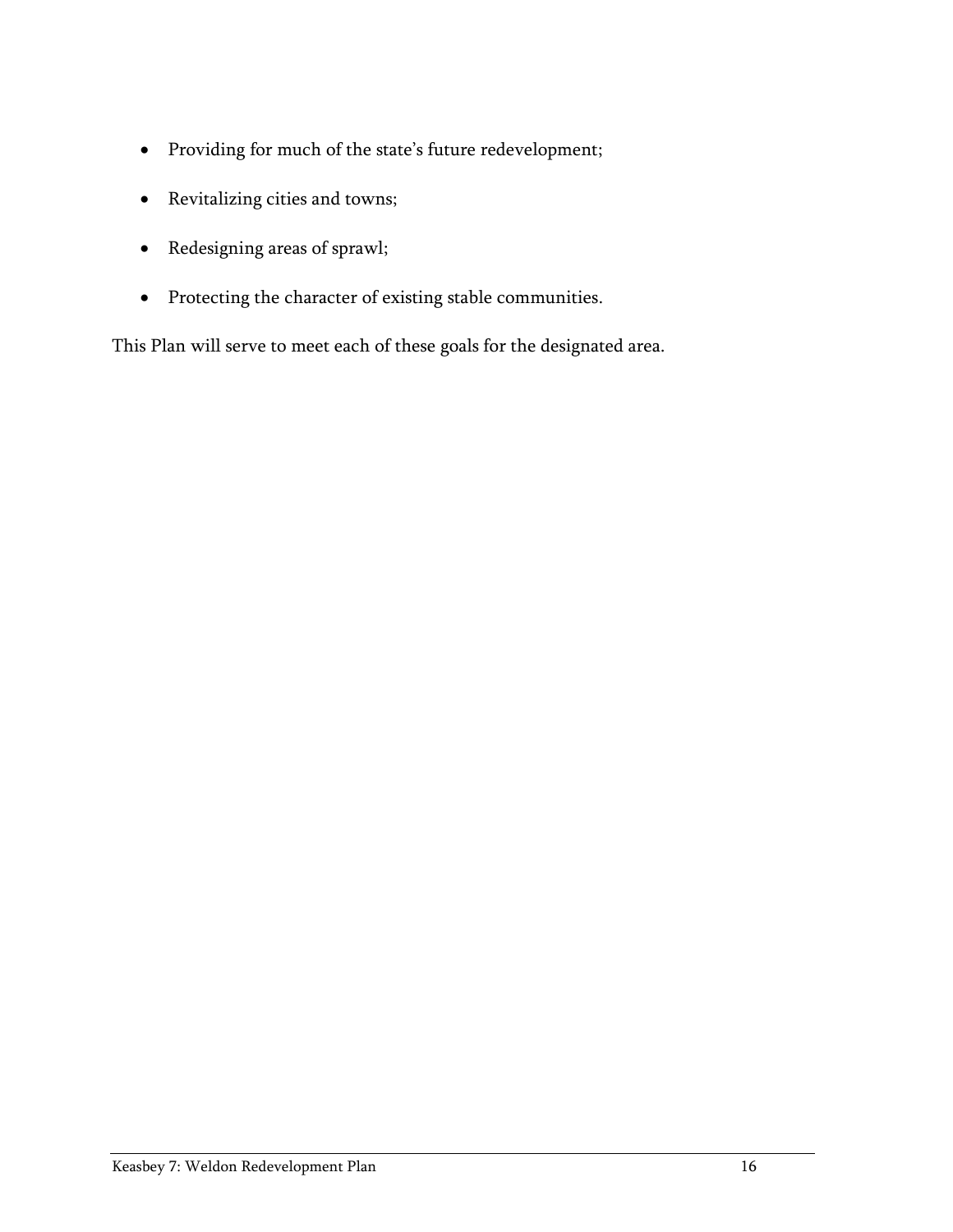# <span id="page-19-0"></span>IMPLEMENTATION OF THE REDEVELOPMENT PLAN

#### REDEVELOPMENT ENTITY

The Woodbridge Township Redevelopment Agency will serve as the Redevelopment Entity.

#### Phasing:

- Projects may be developed in phases;
- The phasing may include phased start and completion dates among the various land use components, as well as internal phasing schedules within sections, subject to specific provisions in the redevelopment agreement.

#### SELECTION OF DESIGNATED DEVELOPERS

Potential redevelopers will be required to submit to the Redevelopment Entity for review and approval prior to the designation of a redeveloper(s) at a minimum:

- Financial responsibility and capability;
- Estimated development cost;
- Estimated time schedule;
- Conceptual site plans including elevations;
- Fiscal impact analysis.

#### APPOINTMENT OF A DESIGNATED REDEVELOPER

The Redevelopment Entity may select one or more redevelopers to participate in the implementation of the Redevelopment Plan.

As part of the process to be designated a redeveloper, the Redevelopment Entity will negotiate a formal Redevelopment Agreement.

Designation of a Redeveloper(s) by the Redevelopment Entity shall be subject to the execution of an appropriate Redevelopment Agreement.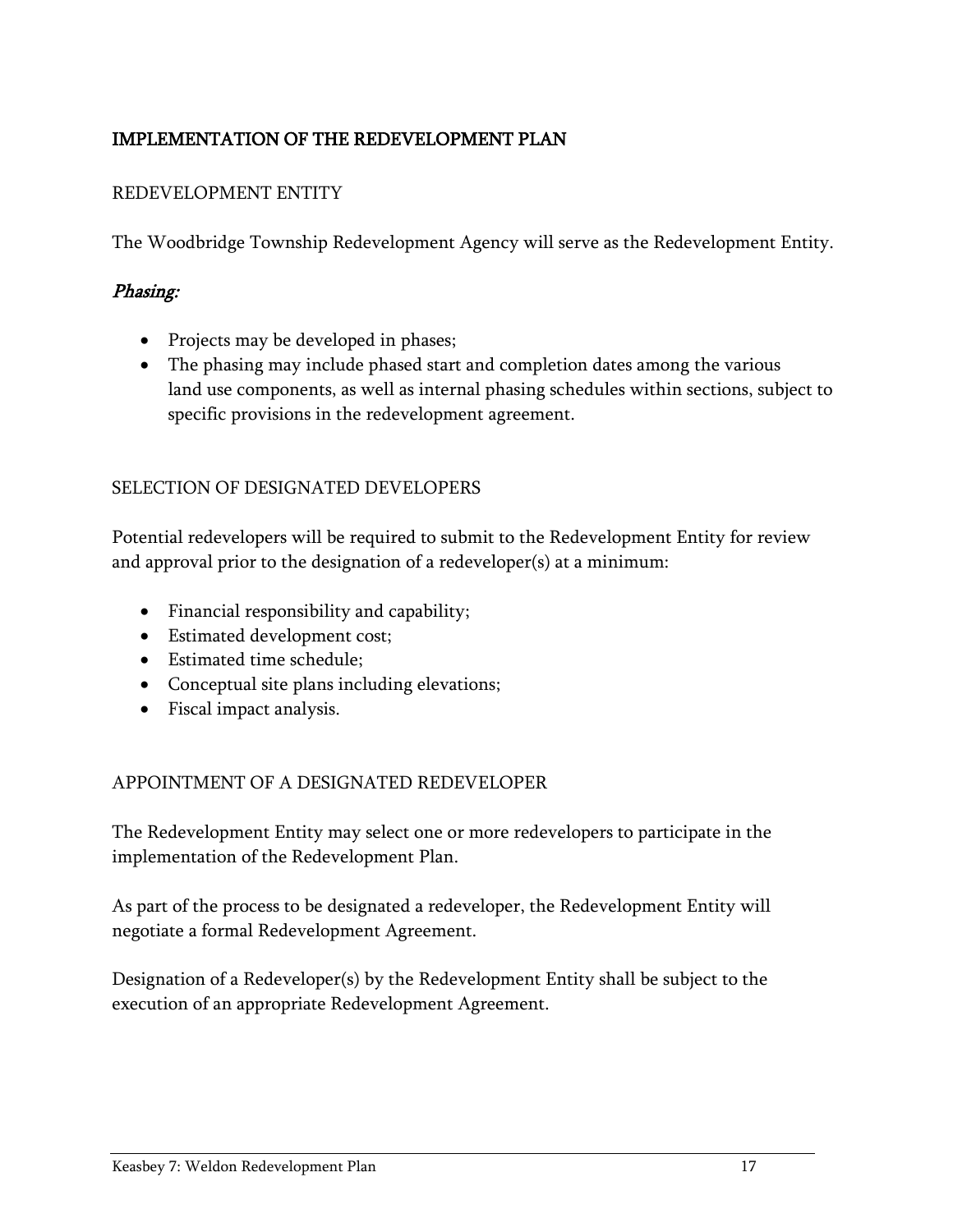#### CONDITIONS IN REDEVELOPMENT AGREEMENT(S)

Each Redevelopment Agreement will be contingent upon the following conditions, restrictions, and/or requirements.

- 1. Each Redevelopment Agreement will incorporate the pertinent aspects of the selected redeveloper's proposal and will address financial considerations, planning, phasing, development and such other issues as deemed appropriate and/or as required according to state law in order to implement the Redevelopment Plan.
- 2. A designated redeveloper will be obligated to complete on-site improvements as approved, together with any specified off-site improvements, as may be required in accordance with the Redevelopment Plan and the Redevelopment Agreement.
- 3. Any necessary deed of conveyance shall include a restriction that the designated redeveloper and his successors or assigns shall devote land to the uses specified in the designated redeveloper's final plan and shall not devote such land to any other uses.
- 4. No designated redeveloper will be permitted to dispose of property until the issuance of the Certificate of Completion, unless the prior written consent of the Redevelopment Agency has been obtained.
- 5. No covenant, agreement, lease, conveyance, or other instrument shall be effective or executed by the Township of Woodbridge and the Redevelopment Entity or by the purchasers or lessees from them, or by any successors in interest of such purchasers or lessees, by which land in the Redevelopment Area is restricted as to sale, lease, or occupancy upon the basis of race, color, creed, religion, ancestry, national origin, sex, or marital status.
- 6. The Redeveloper(s) shall pay to the Redevelopment Entity an application fee for the consideration of the redeveloper as a designated redeveloper and will fund an escrow for the Agency's costs in implementing redevelopment.
- 7. The Redevelopment Entity and the Township of Woodbridge reserve the right to terminate any Redevelopment Agreement with a designated redeveloper subject to the terms and conditions of the Redevelopment Agreement.